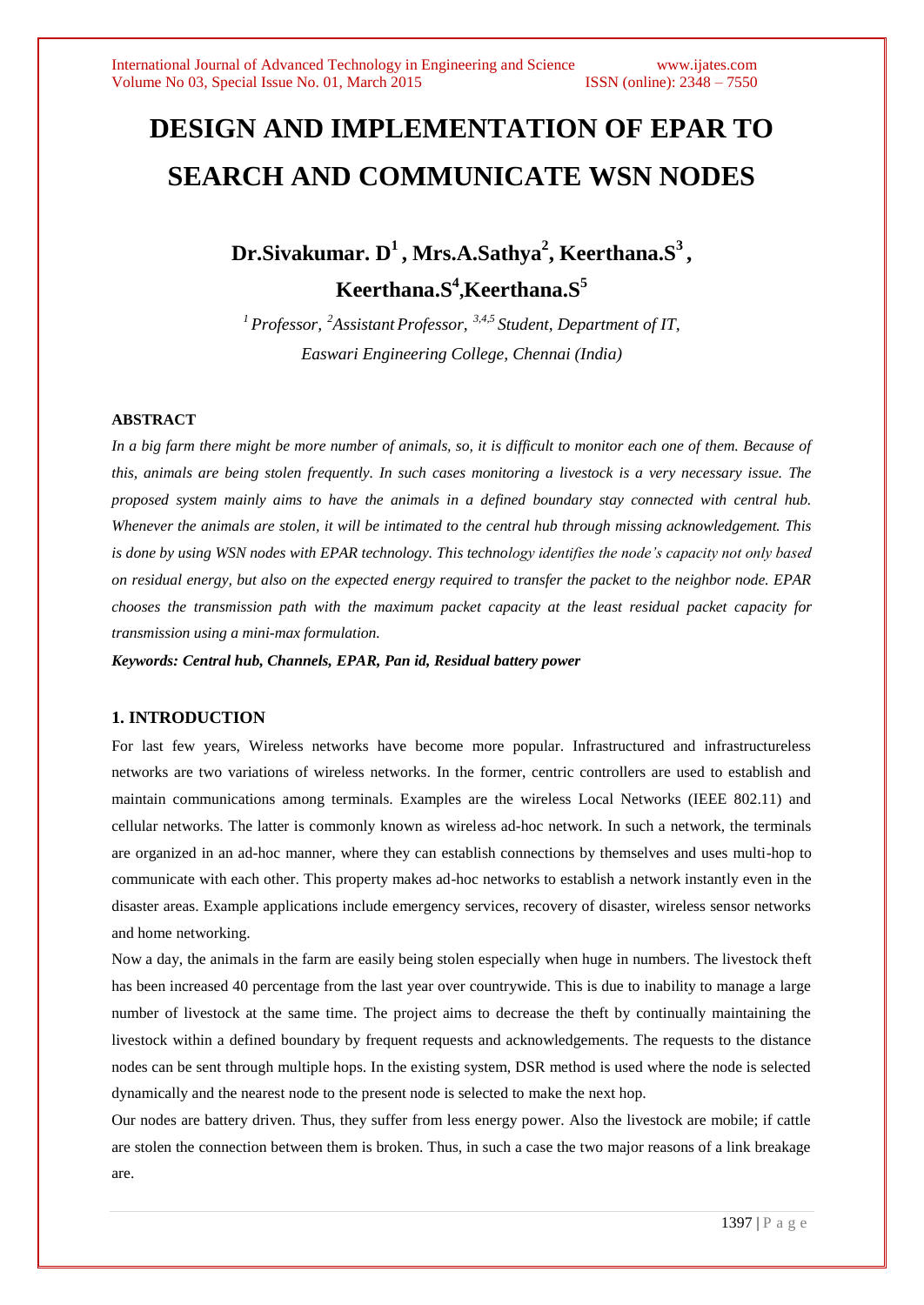• Node dying due to energy exhaustion

• Node moving out of the range when they are being stolen.

The EPAR technique is used to select the node with higher power which has capability to make the next hop to another node. Thus the packet can be reached to the destination safer and the power also consumed efficiently.

#### **II. RELATED WORKS**

Most of the past works on routing in ad-hoc networks emphasizes on the problem of discovering and maintaining accurate paths to the destination during changing topology and mobility. Strongly connected network uses shortest path algorithm. However, the route chosen may not be the minimum energy solution because of the possible avoidance of the optimal links during the calculation of the backbone connection network. A dynamic routing algorithm which is used for establishing and maintaining connection-oriented sessions uses the idea of proactive to work with the unpredictable changes in the topology.

#### **2.1 Proactive Energy-Aware Routing**

This is table-driven routing protocols. In this, each node tries to maintain consistent [1]–[3] updated routing information to all the other nodes in the network. This can be done if there are any changes in the network where each node updates its routing table and the updates are propagated to its nearby nodes. Hence, this is proactive. If a packet is to be transmitted and if the route is already known, then it can be used instantly. In the case for wired networks, either link-state or distance vector algorithms having a series of all the destinations, the next hop, or the series of hops to each destination is used to construct the routing table.

#### **2.2 Reactive Energy-Aware Routing**

It is on-demand driven routing. In this, routes can be found whenever the source node desires them. Discovery of routes and its maintenance are two main procedures: In former approach, [4]–[6] the source sends routerequest packets to its nearby nodes, which is then forwarded to their neighbors, and so on. Once the destination node received the route-request, reply packet to the request is uni-casted back to the source node through the neighbor from which it got the route-request at first. When an in-between node that has a sufficiently updated route, receives the route-request, it stops forwarding and directly sends a route-reply to the source. Once the route is formed, some route maintenance procedure maintains it in the internal data structure of each node called as route-cache until the destination becomes unreachable along the route. Unlike table-driven routing protocols, not all the updated routes are maintained at every node. The examples of on-demand driven protocols are Ad-Hoc On-Demand Distance Vector (AODV) and Dynamic Source Routing (DSR) [7], [18].

#### **2.3 DSR Protocol**

Though the dynamic source routing protocol has many benefits [8], [14]; it does have some drawbacks, that limits its performance under certain conditions. Some of the drawbacks of DSR are as follows: Multicasting is not supported by DSR. All the source and destination route address along with the intermediate route address are present in the data packet header in DSR, thereby the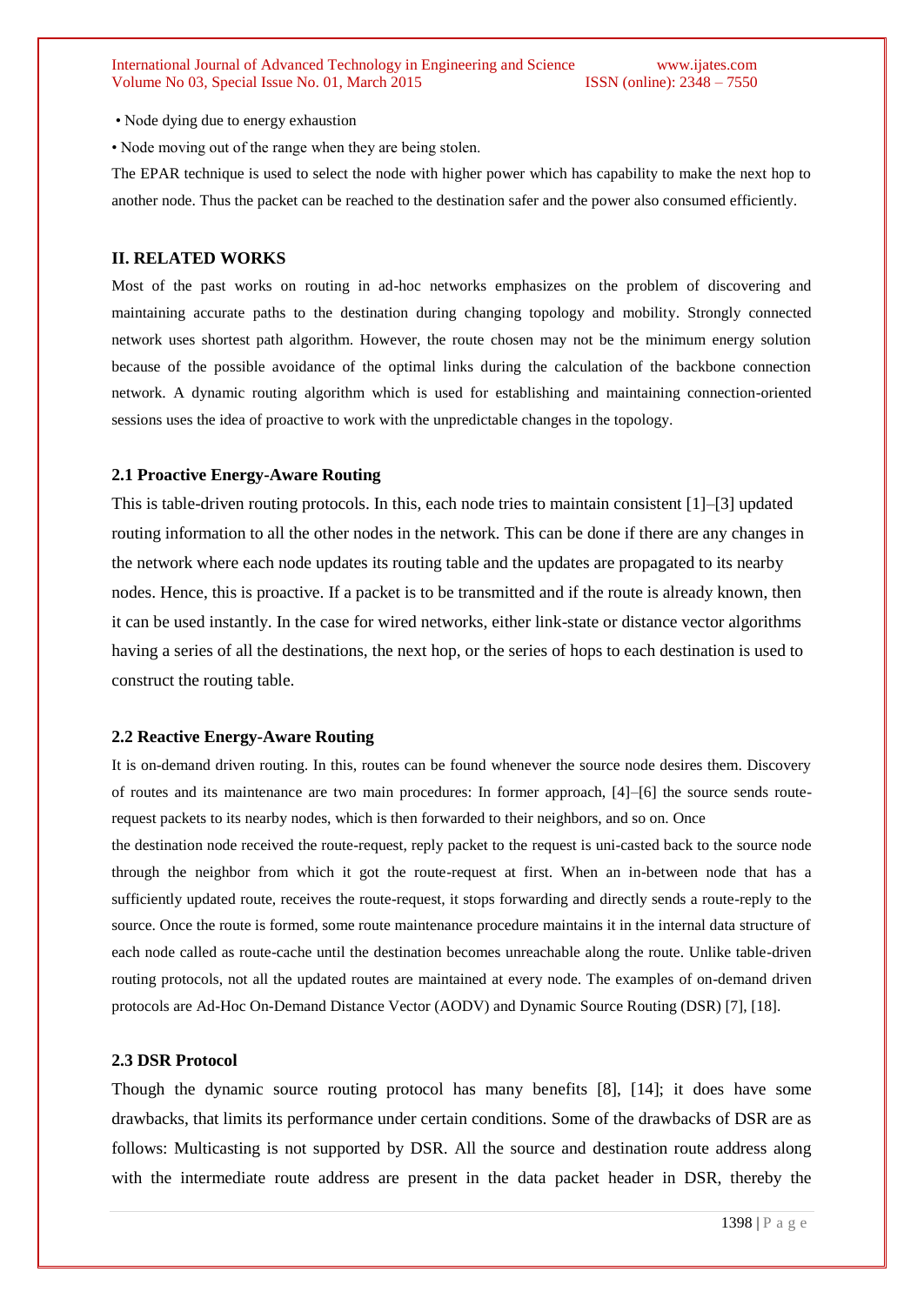#### International Journal of Advanced Technology in Engineering and Science www.ijates.com Volume No 03, Special Issue No. 01, March 2015 ISSN (online): 2348 – 7550

throughput is decreased. DSR responds with the route reply packets to route request packets that came through various routes. This maximizes the availability of a number of paths for source but also accumulates the routing packet load. Route entry invalidation or route prioritization mechanisms are not present in current specification of DSR.

## **2.4 Energy Aware Metrics**

Most of the of energy efficient routing protocols [11], [12] tries to minimize energy consumption by the use of energy efficient routing metric, used in computation of routing table instead of the minimum-hop metric. By this way, energy efficiency in its packet forwarding can easily be introduced in a routing protocol. These protocols try either to route data using the path that has increased energy bottleneck, or to decrease the end-to-end transmission energy for the packets. The first method for energy efficient routing is called as Minimum Transmission Power Routing (MTPR) which makes use of a simple energy metric which is represented by the total energy utilized to send the information through the route. Through this, MTPR minimizes the transmission power that is utilized per packet, but the lifetime of each node is not directly affected.

### **III. DESIGN AND IMPLEMENTATION**

The amount of energy consumed by all the packets traversing from source node to destination mode should be minimized i.e. the total amount of energy consumed in the packets when travels from one hop to the next hop should be low.

One's packet energy is calculated by the equation (1)

$$
E_c = \sum_{i=1}^{k} T(n_i, n_{i+1})
$$
 (1)

where, *ni* to *nk* are nodes in the route while *T* denotes the energy consumed in transmitting and receiving a packet over one hop. Then we find minimum value for Ec. The main objective of EPAR is to minimize the variance in the remaining energy of all the nodes and thereby prolong the network lifetime.

### **3.1 Route Discovery And Maintenance In Proposed Algorithm**

EPAR schemes make routing method to optimize performance of power or energy related evaluation metrics. Therefore the power aware routing schemes are transferable from one underlying routing protocol to another; relative merits and drawback remain valid. There are two routing objectives for minimum total transmission energy .When choosing a path, the DSR implementation chooses the path with the minimum number. The path is then selected by choosing the path with the maximum lowest hop energy values 19, 20 AND 40. The second path with energy values 26, 54,29and88. The battery power for the first and second battery is 19 and 26. Since second path is greater the second path is chosen. EPAR algorithm is an on demand source routing protocol that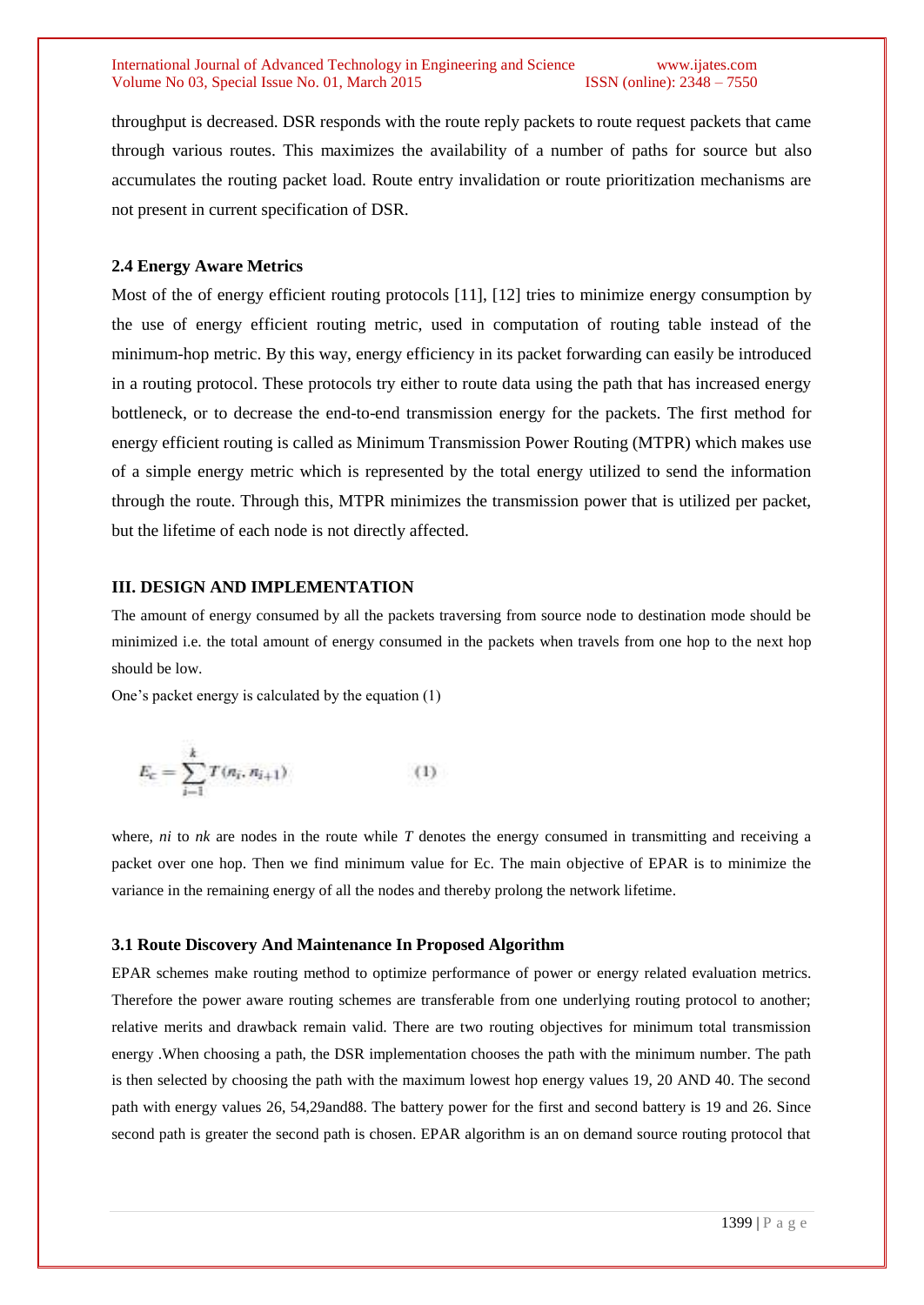International Journal of Advanced Technology in Engineering and Science www.ijates.com<br>Volume No 03. Special Issue No. 01. March 2015 **ISSN** (online): 2348 – 7550 Volume No 03, Special Issue No. 01, March 2015

uses battery lifetime prediction equation. This is with the dynamic topology. This protocol favors the path whose lifetime is maximum.



Consider a route-request to be sent from source to destination. The source will select the high power nodes to make a series of hop. In this case, low power nodes are ignored. By this, the packet will efficiently reach the destination without any loss or delay in the route travelled.

#### 3.2 **Data Packet Format In Epar**

If for any reason a node chooses to change the transmit power for hoop I, then it must set the Pt value in minimum transmission power the link then the link flag is set. The table shows the data packet format for EPAR. This includes the DSR fields of EPAR.

TABLE 1. Data packet format in modified EPAR.

| IP<br>Header | <b>DSR</b><br>fixed<br>Header | DSR<br>Source<br>Header | <b>DSR</b><br>source<br>Route<br>Addre<br>58<br>[1N] | <b>EPAR</b><br>Source<br>Route<br>MIP<br>[1N] | Link<br>Flag | DATA |
|--------------|-------------------------------|-------------------------|------------------------------------------------------|-----------------------------------------------|--------------|------|
|--------------|-------------------------------|-------------------------|------------------------------------------------------|-----------------------------------------------|--------------|------|

#### **IV. NETWORK METRICS FOR PROPOSED PROTOCOL PERFORMANCE**

#### **4.1 Dropped Packet**

From central hub the packets are been transferred to all other nodes to reach the destination. The packets have the source name, destination name, panid value. Depending on this packet from source it goes on to reach the destination. The dropping of packets denotes the missing node.

#### **4.2 Power Consumption**

The central hub has the gathered information of all the animals in the boundary. And each animal has its own tag so that each and every thing is been noted. And the overall power is been stored in the central hub. To an end to end transmission added to it the hub with the higher power will be directed so that the data efficiency will be high without any loss of data.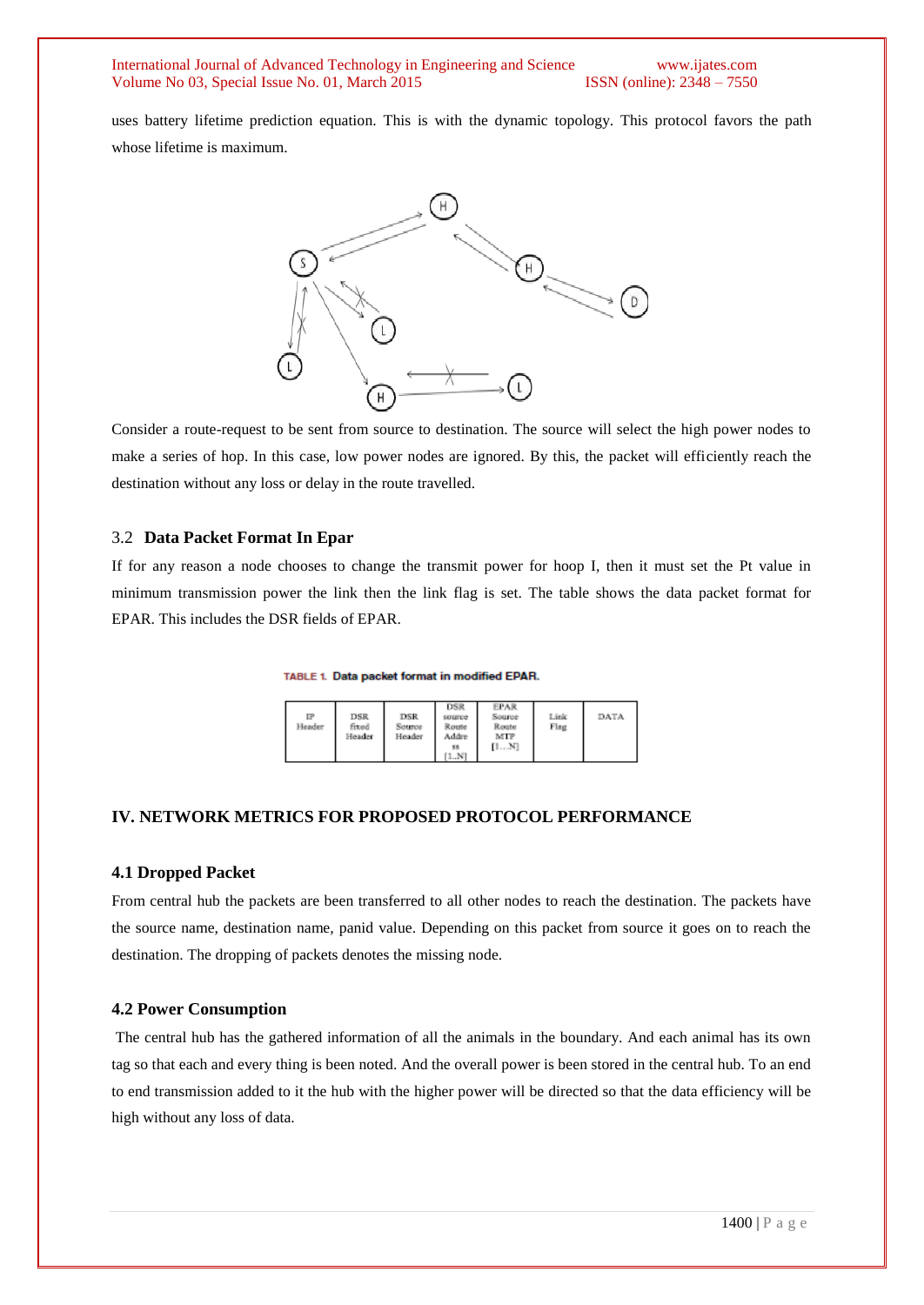International Journal of Advanced Technology in Engineering and Science www.ijates.com<br>Volume No 03. Special Issue No. 01. March 2015 **ISSN** (online): 2348 – 7550 Volume No 03, Special Issue No. 01, March 2015

## **4.3 Network Lifetime**

The network lifetime mainly depends on the battery life time of the node. If the battery power is high in all the mobile nodes the network lifetime is increased. Thus network lifetime is the time at which the first node in the network runs out of energy before transmitting the packets, thereby losing some other functionality too.

### **4.4 Remaining Battery Power**

Remaining battery life depends on an unknown mobile node .The number of nodes in the network versus the average remaining battery power is used to analyze the performance of the protocols in terms of power.

**Remaining battery work=Initial energy–consumed energy**

## **V. SIMULATION ANALYSIS**

The simulated network of our case consists of 100 nodes that are scattered randomly in 11\*11 km. The nodes are moving at different speeds ranging between 0 to 120 m/s. Table 2 shows the simulation parameter setting for the protocol evaluation.

| Number of nodes   | 100        |  |  |
|-------------------|------------|--|--|
| Area size         | $11*11$    |  |  |
| Traffic type      | <b>CBR</b> |  |  |
| Transmit power    | 0.5J       |  |  |
| Receive power     | $0.1$ J    |  |  |
| Routing protocols | DSR, EPAR  |  |  |

## **Table 2: SIMULATION PARAMETERS**

Fig. 1 shows the lifetime of the network using EPAR and DSR. Gradual increase is been analyzed in the network lifetime between EPAR and DSR. In each type of node the lifetime of EPAR is greater than that of DSR. This analyses is done to determine the time at which a sensor node or a group of sensor node in a network running out of energy. Also it can be said as the time until the first node dies.



**FIGURE 1. Network lifetime versus no: of nodes**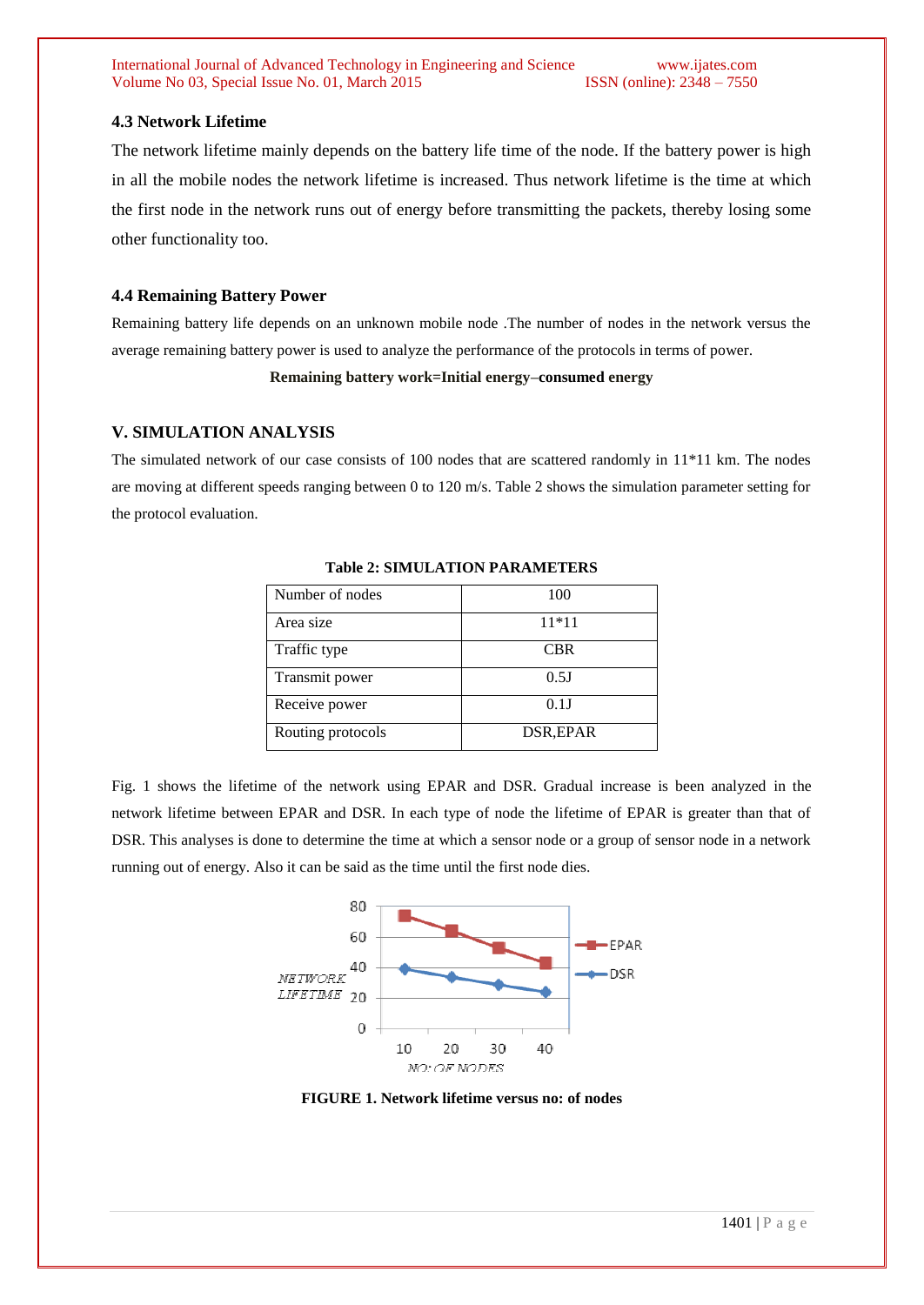International Journal of Advanced Technology in Engineering and Science www.ijates.com Volume No 03, Special Issue No. 01, March 2015 ISSN (online): 2348 – 7550

Fig .2. show the network latency of EPAR and DSR. The EPAR has the maximum latency of network with the nodes. The time taken for the packet to travel from source to destination is network latency. Thus the networks of EPAR has a longer lifetime than which is running in DSR.



**FIGURE 2. Network latency versus no: of nodes**

## **VI. CONCLUSION**

This paper deals to prevent the theft of the livestock in the farm. For this, we use a new methodology known as EPAR. This technique has high network lifetime and network latency compared to the traditional method. In this case, only nodes with sufficient energy will respond to the query from the central hub, not by all nodes i.e., data will be carrying forwarded by high power nodes only. If the missing node is the low power node or the query intended for particular node then it would respond for the query made. Hence, it provides high accuracy for searching and communicating the animals through the central hub. The EPAR algorithm that we have used is 65% more efficient than DSR algorithm.

#### **REFERENCES**

- [1] V. Rishiwal, S. Verma, and S. K. Bajpai, ''*QoS based power aware routing in MANETs*,'' Int. J. Comput. Theory Eng*., vol. 1, no. 1, pp. 47–54, 2009.*
- [2] Huang, ''*On-demand location-aided QoS routing in ad hoc networks,*'' in Proc. IEEE Int. Conf. Parallel Process., Montreal, QC, Canada, Aug. 2004, *pp. 502–509*.
- [3] W.-H. Lio, Y.-C. Tseng, and K.-P. Shih, *''A TDMA-based bandwidth reservation protocol for QoS outing in a wireless mobile ad hoc network,*'' in Proc. IEEE Int. Conf. Commun., *vol. 5. 2002, pp. 3186–3190. 196 VOLUME 2, NO. 2, JUNE 2014*Shivashankar et al.: Designing Energy Routing Protocol IEEE TRANSACTIONS ON EMERGING TOPICS IN COMPUTING
- [4] J. Punde, N. Pissinou, and K. Makki, ''*On quality of service routing in ad-hoc networks,*'' in Proc. 28th Annu. IEEE Conf. Local Area Netw., Oct. 2003*, pp. 276–278.*
- [5] P-J. Wan, G. Calinescu, X. Li, and O. Frieder, ''*Minimum-energy broadcast routing in static ad hoc wireless networks*,'' in Proc. IEEE INFOCOM, Apr. 2001, *pp. 1162–1171.*
- [6] S.-L. Wu, Y.-C. Tseng, and J.-P. Sheu, ''*Intelligent medium access for mobile ad hoc networks with busy tones and power control,*'' IEEE J. Sel. Areas Commun., *vol. 18, no. 9, pp. 1647–1657, Sep. 2000.*